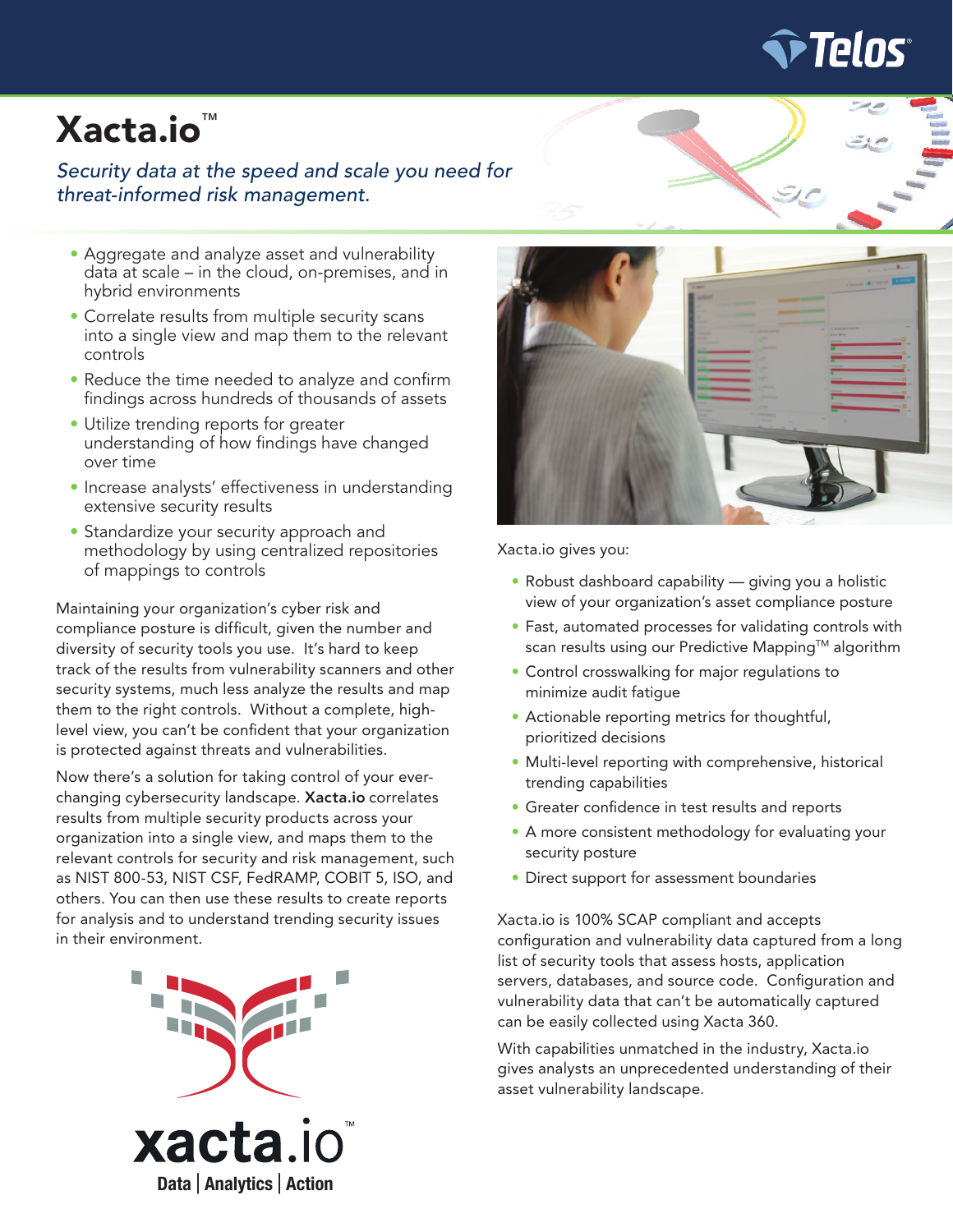# Xacta.io Gives You Greater Confidence in Your Organization's Risk and Compliance Posture.

Only Xacta.io gives you the powerful capabilities you need to:

Identify the assets you need to monitor. Xacta.io organizes your IT asset data into actionable information for compliance, risk, and vulnerability management. It captures and reports on a rich collection of demographic information regarding each device asset inventory, physical location and ownership information, operating system configuration data, and hardware and software inventory — so you can organize your IT asset data into actionable information.

# Xacta.io: Visualized insights for threat-informed risk management.

| Dashboard                                                |                                                         |              |                                                                                  |                              |                                                                 |                |                                                |                                                           | $+$ Add Viridge |
|----------------------------------------------------------|---------------------------------------------------------|--------------|----------------------------------------------------------------------------------|------------------------------|-----------------------------------------------------------------|----------------|------------------------------------------------|-----------------------------------------------------------|-----------------|
|                                                          |                                                         |              |                                                                                  |                              |                                                                 |                |                                                |                                                           |                 |
|                                                          | <b>C ENTERPRISE ASSET LEVEL VIEW ACROSS ALL SYSTEMS</b> |              |                                                                                  |                              |                                                                 |                | $\cdots$                                       | C ORGANIZATION-WIDE COMPLIANCE                            | ---             |
| System                                                   | <b>Total Assets 11</b>                                  | Falled Vulns | Assets with Test.<br>Results                                                     | Assets Analyzed              | Assets with Asset<br>Roles.                                     | Assets Updated |                                                | NST 800-53 Rock<br>Published data:<br>Werslook Revision & | P.              |
| 93 Life Site<br>90.23<br><b>Helfvore Organizion</b>      | 以降                                                      | 東京           |                                                                                  |                              |                                                                 |                |                                                | MARS EVER<br>Published date: 10 NOV 2015<br>Warsley: 1.0  | c               |
| ARCHMORA<br>ABC123<br>Healthcare Organization            | 足器                                                      | 東北           |                                                                                  |                              |                                                                 |                |                                                | NIST CSF Vin 13<br>Published date:<br><b>Version</b>      |                 |
| 332 Medical Clinic<br>MYPO'S<br>Healthcare Origanization | $-12.50$                                                | <b># 359</b> |                                                                                  | п                            |                                                                 |                |                                                |                                                           |                 |
| $100 - 100$<br>ASSET COUNT BY ASSET ROLE                 |                                                         |              |                                                                                  | <b>C TOP TEST FAILURES</b>   |                                                                 |                |                                                | (1) TOP FAILURES BY CVSS SCORE                            |                 |
| $\frac{1}{2}$ Pader<br>$\alpha$                          |                                                         |              | <b>B</b> Parset <b>B</b> Falset<br>Count and in of Assure that faried each test. |                              |                                                                 |                | @ Show Descriptions                            |                                                           |                 |
| Violetations<br>n.                                       |                                                         |              | Text Volnerabilities                                                             |                              |                                                                 | To Che         | <b>Minimal Minimal</b><br><b>CVE-2011-34EL</b> | <b>Continent</b>                                          |                 |
| ₽<br><b>Ninters</b><br>$\Delta_{\rm c}$                  |                                                         |              | <b>Test Results</b>                                                              |                              |                                                                 | Sets.          | −                                              |                                                           |                 |
|                                                          | Server<br>$\alpha$                                      |              |                                                                                  | K Rt. Chung Scotlass Gallery |                                                                 |                | $50\%$                                         | <b>Test Results</b><br>X PA GAMOLONICAL                   | 508             |
|                                                          |                                                         |              |                                                                                  |                              | <b>V</b> IRIS: 2 Aparticular, 1996 in Cantorski<br><b>Selle</b> |                |                                                |                                                           |                 |

*Xacta.io's dashboard and in-depth reporting capabilities keep you fully informed in real time about your cyber risk and compliance posture.*

Xacta.io offers an intuitive dashboard that allows you to make greater use of your asset-related data for real-time threat awareness and fully informed risk management. Its advanced visualization capabilities provide scorecards, regulatory reporting, ad-hoc reporting, analytics, and decision support. It also offers new visualization and reporting capabilities for Xacta 360.

Get real-time information on the status of controls while minimizing performance hits to your IT environment. Agent-based monitoring is precise but also puts a strain on network resources. Agentless monitoring minimizes that strain but doesn't give you as much direct control over monitoring. Xacta.io provides the optimal balance between precise monitoring and network resources, ensuring you always have situation awareness of potential risks and threats. It leverages the third-party agents your current security products use, complemented by the ability to schedule automatic scan file imports from network locations or S3 buckets.

Xacta.io uses a risk-based approach to prioritize control assessments so you can continuously monitor missioncritical systems while also monitoring less-critical systems on an ongoing but less-frequent basis. You can specify a given check-in period for a group of systems, giving you the flexibility you need to be notified about system compliance changes as you see fit. This helps you meet the demands of continuous monitoring requirements in the real world by giving your most vital systems priority.

#### Automatically map vulnerabilities to the controls you use and the standards you must comply with.

Xacta.io's Predictive Mapping and cross walk capabilities save you hours of laborious manual mapping by automatically mapping thousands of system vulnerabilities to the corresponding controls you have in place and the standards in which those controls apply. This powerful capability assures near-real-time compliance with the leading standards for cybersecurity and risk management.

Take action with tools and intelligence for remediating vulnerabilities. Xacta.io imports data from industryleading scanners, firewalls, and other security tools and from cloud security services to identify trends, make comparisons, and report on findings. Its flexible API architecture enables easy integration with other thirdparty tools. Xacta.io allows you to quickly analyze thousands of assets in the time it takes to analyze two or three assets through the use of Cascading Analytics and creation of analysis rules.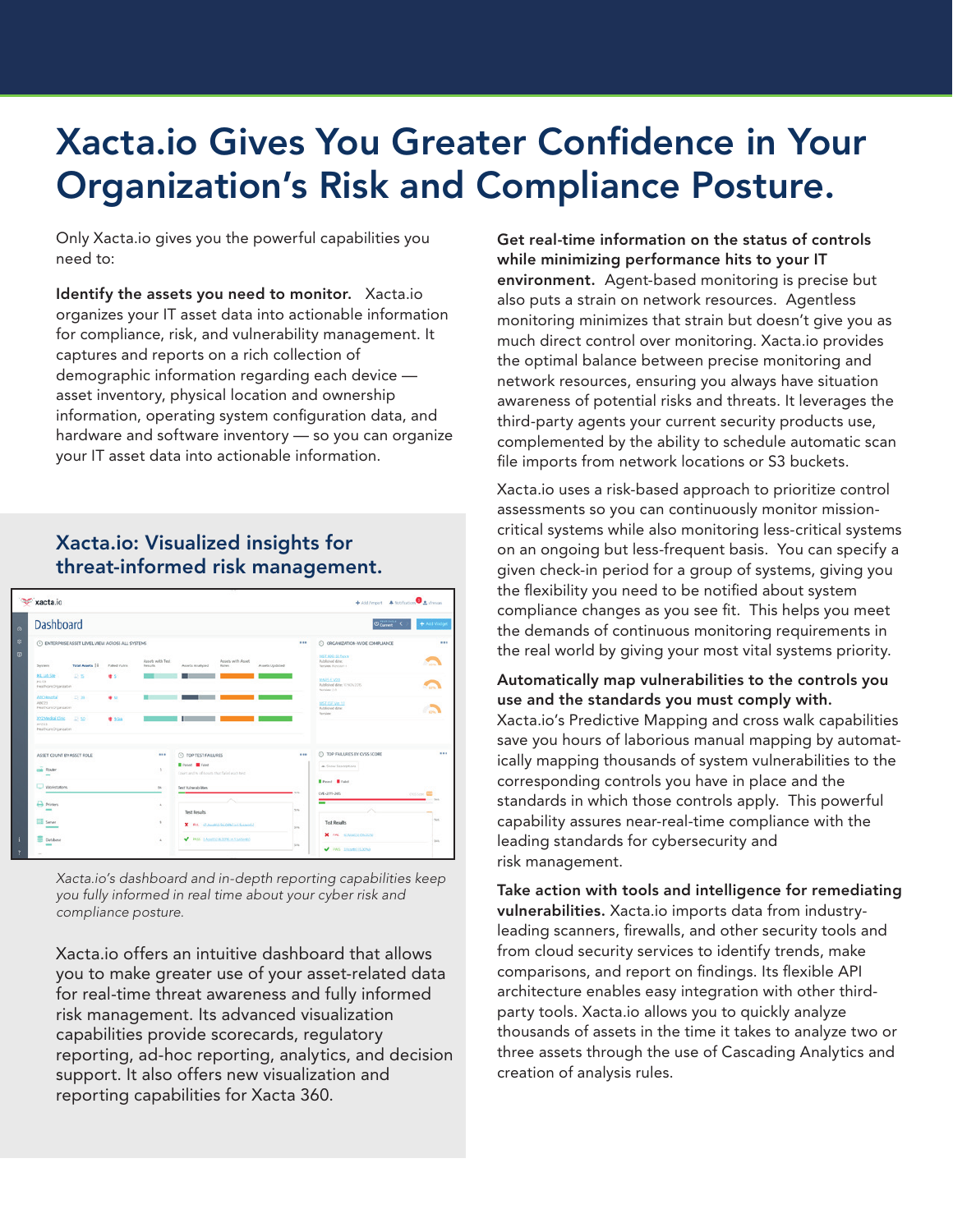#### Predictive Mapping: The Key to Continuous Compliance.

There are many tools that can tell you if your IT environment has vulnerabilities that can be exploited. But it's just as important to know which security controls are affected by these weaknesses and which assets are governed by those controls.

Xacta.io offers a remarkable capability that's unmatched in providing this level of visibility into your cybersecurity environment. It's called Predictive Mapping, and it bridges the gaps between system vulnerabilities and their related controls.

With Predictive Mapping, Xacta.io gives security testers and assessors the power to look across multiple security feeds and understand how they influence a variety of controls and requirements for a particular product or system. It dynamically maps the content from various vulnerability schemas to the relevant controls in a relationship model. It automatically detects and plots the points of intersection among vulnerabilities, controls, and assets. And, the model grows as new sources of information such as third-party scans are added.

Never before have IT security professionals enjoyed this level of visibility and understanding into how assets, vulnerabilities, and controls relate to one another.

#### Controls Crosswalk: Effortless Compliance Across Multiple Regulations

Compliance with multiple cybersecurity regulations is the reality for most organizations today. Many of these regulations have similar (if not identical) controls that overlap, resulting in a significant amount of redundant work when it comes to validating them.

Xacta.io has a customizable control mapping library that includes pre-mapped controls between the top regulations and frameworks used in the industry, including NIST SP 800-53, CNSS 1253, NIST CSF, FedRAMP, ISO 27002, and others. Additional mappings can be added by administrators, and the default mappings list grows with each new release of Xacta.io.

Once a test result is automatically mapped to a control via Predictive Mapping, the crosswalk library does the rest of the work. Similar controls that are also mapped to the predictively mapped control will receive the same validation result – met or not met.

The controls crosswalk capability is also useful when scanners return results directly mapped to controls that may not apply to your organization. Through control crosswalking, those results can be applied to the controls that are applicable to your organization.



Predictive Mapping is like a family tree or social network that makes and maintains the connection among IA controls, vulnerabilities, and IT assets.

# **Imported vulnerability scans (tests)**